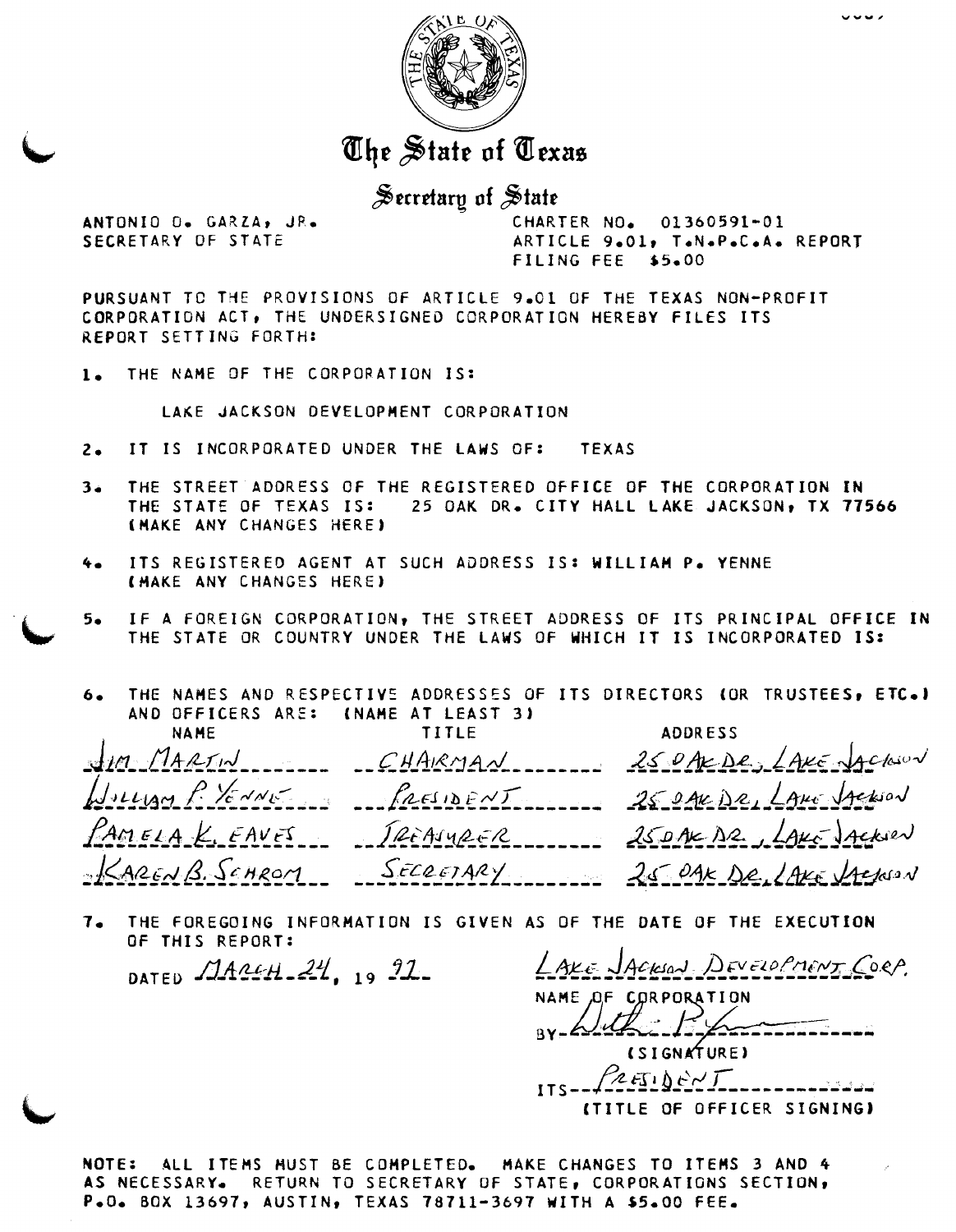

# CERTIFICATE OF INCORPORATION OF LAKE JACKSON DEVELOPMENT CORPORATION CHARTER NUMBER 1360591

The undersigned, as Secretary of State of Texas, hereby certifies that the attached Articles of Incorporation for the above named corporation have been received in this office and are found to conform to law. found to conform to law.

> ACCORDINGLY, the undersigned, as Secretary of State, and by virtue of the authority vested in the Secretary by law, hereby issues this Certificate of Incorporation.

> Issuance of this Certificate of Incorporation does not authorize the use of a corporate name in this state in violation of the rights of another under the federal Trademark Act of 1946, the Texas trademark law, the Assumed Business or Professional Name Act, or the common law.

Dated: June 23, 1995<br>Effective June 23, 1995 June 23, 1995



 $\overline{r}$ 

*Antonio 0. Gam, Jr. Secretary of State* MFG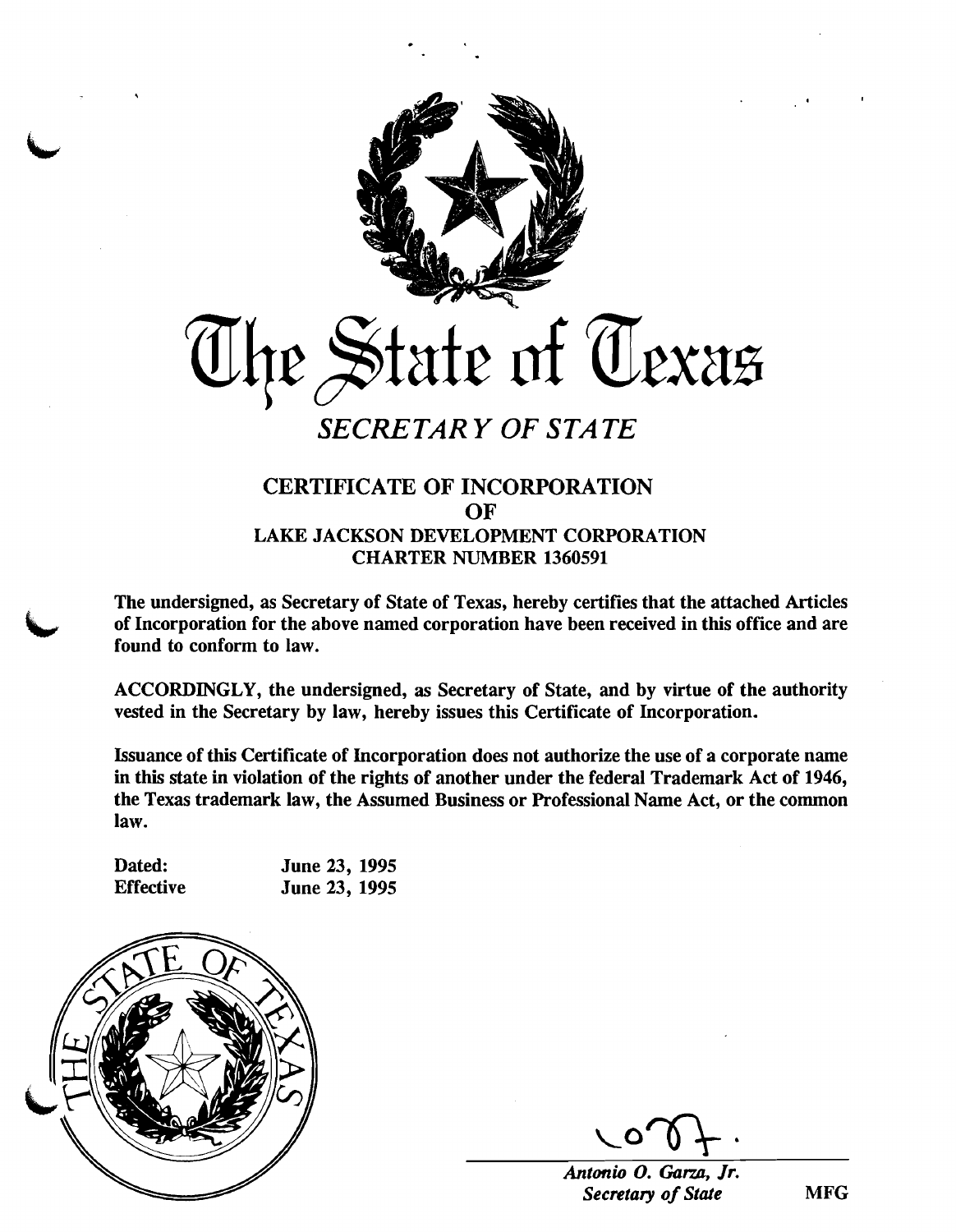# **ARTICLES OF INCORPORATION**

#### OF

In the Office of the Secretary of State of Texas

# **LAKE JACKSON DEVELOPMENT CORPORATION** JUN 2 3 1995

Corporations Section

We, the undersigned natural persons, not less than three in number, each of whom is at least 18 years of age and is a qualified elector of the City of Lake Jackson, Texas (the "City), acting as incorporators of a public instrumentality and non-profit development corporation (the "Corporation") under the Development Corporation Act of 1979, as amended, Article 5 190.6, Tex. Rev. Civ. Stat. Ann., as amended (the "Act"), with the approval of the City Council (the "City Council") of the City, do hereby adopt the following Articles of Incorporation for the Corporation:

#### **ARTICLE ONE**

The name of the Corporation is LAKE JACKSON DEVELOPMENT CORPORATION.

**ARTICLE TWO**<br>
The Corporation is a non-profit development corporation under the Act and is governed by Section 4B of the Act.

#### **ARTICLE THREE**

Subject to the provisions of Article Eleven of these Articles, the period of duration of the Corporation is perpetual.

#### **ARTICLE FOUR**

(a) The purpose of the Corporation is to promote parks, recreation and economic development within the City and the State of Texas **as** provided by the electorate in order to promote the public welfare of, for and on behalf of the City by developing, implementing, providing, and financing projects under the Act and as defined in Section 4B of the Act.

(b) In the fulfillment of its corporate purpose, the Corporation shall have the power to provide financing to pay the costs of projects through the issuance or execution of bonds, to be repaid through the collection of sales and use tax, and to acquire, maintain, lease and sell property, and interests therein, all to be done and accomplished on behalf of the City and for its benefit and to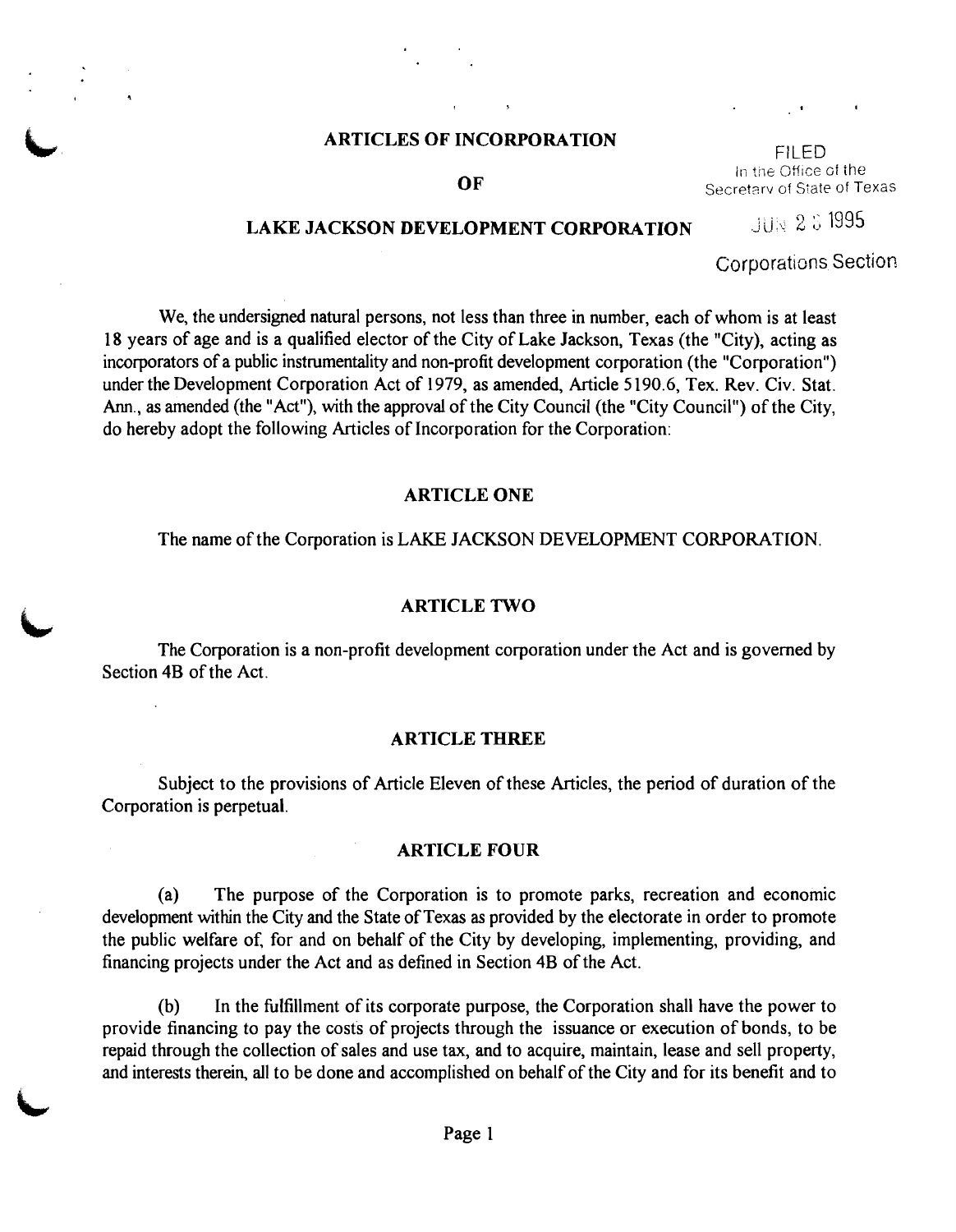accomplish its public and governmental purposes as its duly constituted authority and public instrumentality pursuant to the Act and under, and within the meaning of, the Internal Revenue Code of 1986, as amended, and the applicable regulations of the United States Treasury Department and the rulings of the Internal Revenue Service of the United States prescribed and promulgated thereunder.

(c) In the fulfillment of its corporate purpose the Corporation shall have and may exercise the powers described in paragraph (b) of this Article, together with all of the other powers granted to corporations that are incorporated under the Act and that are governed by Section **4B** thereof, and, to the extent not in conflict with the Act, the Corporation shall additionally have and may exercise all ofthe rights, powers, privileges, authorities, and functions given by the general laws of the State of Texas to nonprofit corporations under the Texas Non-Profit Corporation Act, as amended, Article 1396- 1.01, et sea., Vernon's Ann. Civ. St., as amended.

(d) The Corporation is a corporation having the purposes and powers permitted by the Act pursuant to the authority granted in Article 111, Section 52-a of the Texas Constitution, but the corporation does not have, and shall not exercise the powers of sovereignty of the City, including the power to tax (except for the power to receive and use the sale and use taxes specified in Section **4B**  of the Act) and the police power. However, for the purposes of the Texas Tort Claims Act (Subchapter A, Chapter 101, Texas Civil Practice and Remedies Code), the Corporation is a governmental unit and its actions are governmental functions.

(e) Obligations of the Corporation shall be deemed not to constitute a debt of the State of Texas, of the City, or of any other political corporation, subdivision, or agency of the State of Texas or a pledge of the faith and credit of any of them. Obligations of the Corporation, including, but not limited to, obligations payable to the City, shall be payable from revenues received from the sources authorized by Section **4B** of the Act and any other source available to the Corporation from time to time.

#### **ARTICLE FIVE**

The Corporation has no members and is a non-stock corporation.

#### **ARTICLE SIX**

These Articles of Incorporation may be amended in either one of the methods prescribed in this Article.

(a) Pursuant to the powers of the City contained in Section 17(b) of the Act, the City Council, by resolution, may amend these Articles of Incorporation by filing amendments hereto with the Secretary of State as provided by the Act.

 $(b)$  The board of directors of the Corporation may file a written application with the City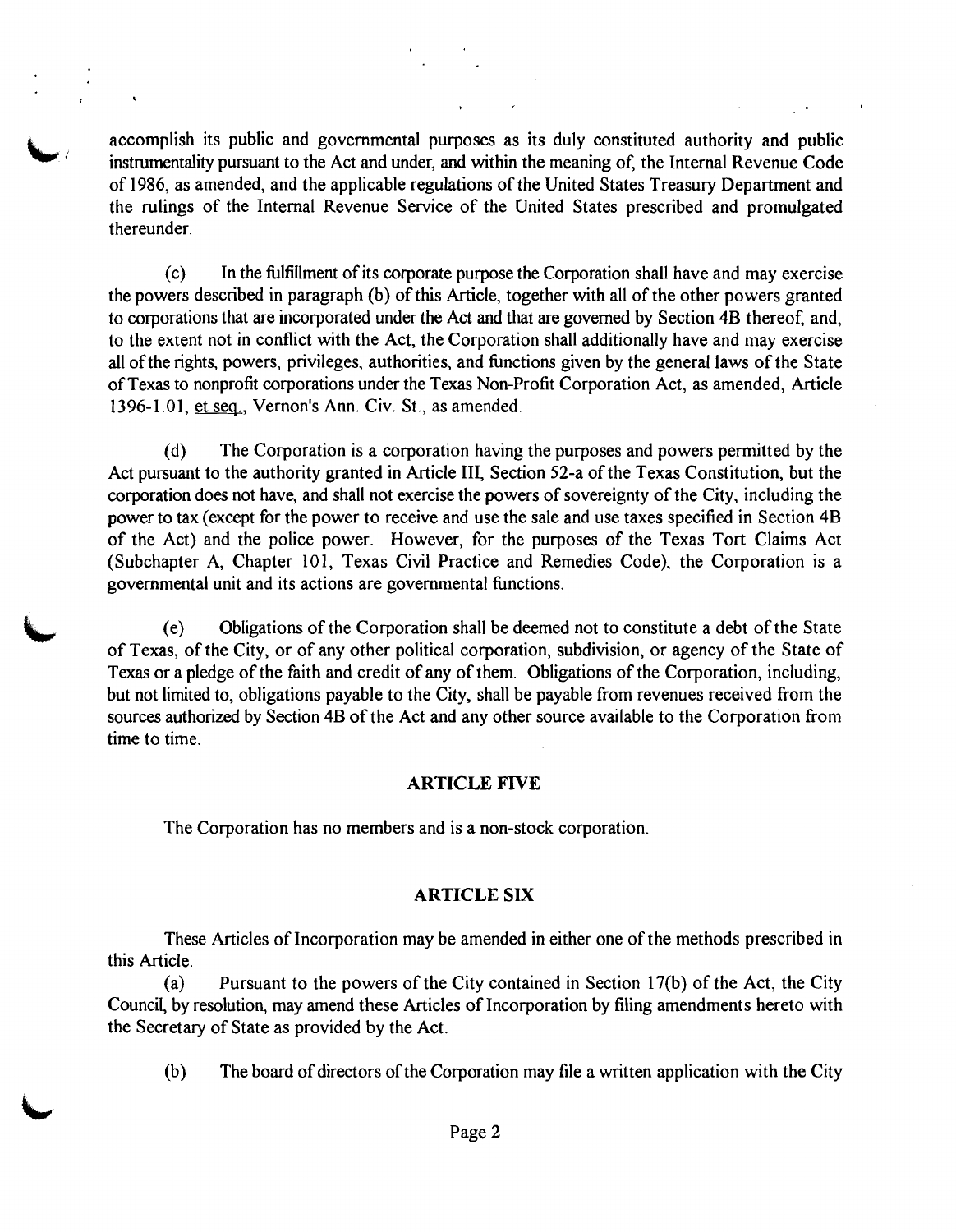Council requesting approval of proposed amendments to these Articles of Incorporation, specifying in such application the proposed amendments. If the City Council, by appropriate resolution, finds  $\cdot$ and determines that it is advisable that the proposed amendments be made, authorizes the same to be made, and approves the form of the proposed amendments, the board of directors of the Corporation may proceed to amend these Articles of Incorporation in the matter provided by the Act.

(c) The board of directors of the Corporation shall not have any power to amend these Articles of Incorporation except in accordance with the procedures established in paragraph (b) of this Article.

#### **ARTICLE SEVEN**

The street address of the initial registered office of the Corporation is the City Hall, 25 Oak Drive, Lake Jackson, TX 77566, and the name of its initial registered agent at such address is City Manager, William P. Yenne.

#### **ARTICLE EIGHT**

The affairs of the Corporation shall be managed by a board of directors which shall be composed of seven (7) persons appointed by the City Council, who are residents of the City. Three (3) members of the board of directors shall be members of the City Council (the "Councilmember Class") and four (4) members shall be persons who are not members of the City Council and who are not employees of the City (the "Citizenmember Class"). The names and street addresses of the persons who are to serve as the initial directors of the respective classes and the dates of expiration of their initial terms as directors, are as follows:

| <b>NAME</b>             | <b>ADDRESSES</b>                                | DATE OF<br><u>EXPIRATION</u><br><b>OF TERM</b> | <u>CLASS OF</u><br><b>DIRECTOR</b> |
|-------------------------|-------------------------------------------------|------------------------------------------------|------------------------------------|
| Doris Williams          | 25 Oak Drive<br>Lake Jackson, TX 77566          | June 1997                                      | Councilmember                      |
| <b>Gerald Andrews</b>   | 25 Oak Drive<br>Lake Jackson, TX 77566          | June 1997                                      | Councilmember                      |
| <b>Jim Martin</b>       | 25 Oak Drive<br>Lake Jackson, TX 77566          | June 1997                                      | Councilmember                      |
| Ron Steinbach           | 67 S. Bachelor Button<br>Lake Jackson, TX 77566 | <b>June 1997</b>                               | Citizenmember                      |
| Lucilla Henderson       | 108 Greenbriar Drive<br>Lake Jackson, TX 77566  | June 1997                                      | Citizenmember                      |
| <b>Phyllis Saathoff</b> | 55 Waterlily Court<br>Lake Jackson, TX 77566    | June 1997                                      | Citizenmember                      |
| Harry Koester           | 309 Hickory<br>Lake Jackson, TX 77566           | June 1997                                      | Citizenmember                      |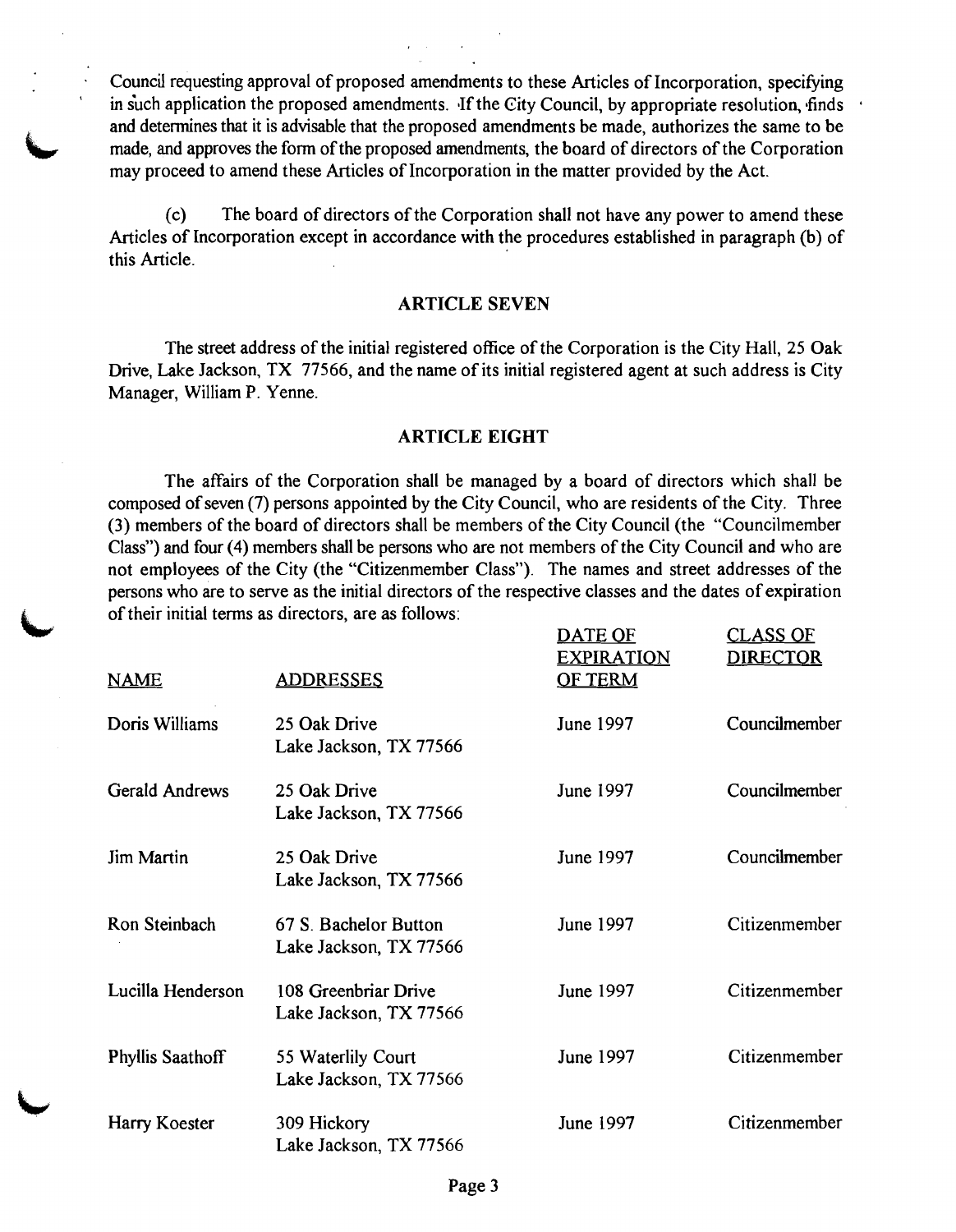Each director shall hold office for the term for which the director is appointed unless sooner removed or resigned. Each director, including the initial directors, shall be eligible for reappointment. Directors are removab Directors are removable by the City Council at will and must be appointed for a term of two (2) vears. If a director of the Councilmember Class shall cease to be a member of the City Council, such event shall constitute an automatic resignation as a director and the successor in office shall become a director. Any vacancy occurring on the board of directors through death, resignation or otherwise, shall be appointed by the City Council to hold office until the expiration of the vacating member's term.

#### **ARTICLE NINE**

The name and street address of each incorporator are:

NAME ADDRESS

I

Doris Williams, Mayor

Jim Martin, Council Member

Gerald Andrews. Council Member

Lake Jackson, TX 77566

Lake Jackson, TX 77566

25 Oak Drive

25 Oak Drive

25 Oak Drive Lake Jackson, TX 77566

#### **ARTICLE TEN**

(a) The initial bylaws of the Corporation shall be in the form and substance approved by the City Council in its ordinance approving these Articles of Incorporation. Such bylaws shall be adopted by the Corporation's board of directors and shall, together with these Articles of Incorporation, govern the internal affairs of the Corporation until and unless amended in accordance with this Article.

(b) Neither the initial bylaws nor any subsequently effective bylaws of the Corporation may be amended without the consent and approval of the City Council. The board of directors of the Corporation shall make application to the City Council for the approval of any proposed amendments, but the same shall not become effective until or unless the same shall be approved by resolution adopted by the City Council.

#### **ARTICLE ELEVEN**

(a) The City Council may, in its sole discretion, and at any time, alter or change the structure, organization, programs or activities of the Corporation, and it may terminate or dissolve the Corporation, subject to the provisions of paragraphs (b) and (c) of this Article.

Page 4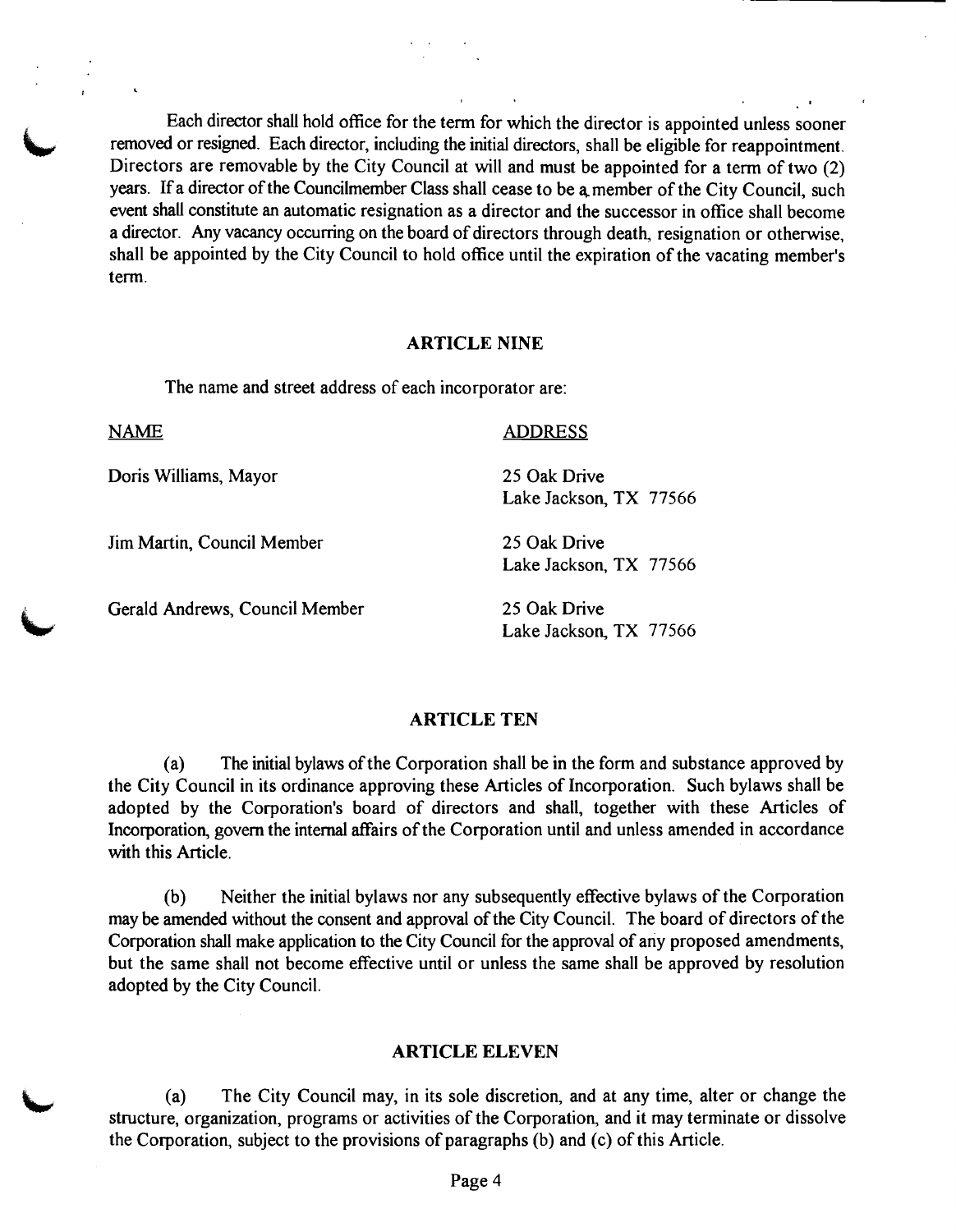(b) The Corporation shall not be dissolved, and its business shall not be terminated, by act of the City Council or otherwise, so long as the Corporation shall be obligated to pay any bonds, notes, or other obligations and unless the collection of the sales and use tax authorized by Section 4B of the Act is eligible for termination in accordance with the provisions of Section 4B(I) of the Act.

(c) No action shall be taken pursuant to paragraphs (a) and (b) of this Article or pursuant to paragraph **(b)** of Article Twelve of these Articles, in any manner or at any time that would impair any contract, lease, right, or other obligation theretofore executed, granted, or incurred by the Corporation.

#### **ARTICLE TWELVE**

(a) No dividends shall ever be paid by the Corporation and no part of its net earnings remaining after payment of its expenses and other obligations shall be distributed to or inure to the benefit of its directions or officers, of any individual, private firm, or private corporation or association.

(b) If, after the close of any fiscal year, the board of directors shall determine that sufficient provision has been made for the full payment of all current expenses, together with all amounts payable on the obligations of the Corporation, and that all of the term, provisions, and covenants therein have been met, then any net earnings derived from sources other than the sales and use taxes collected for the account of Corporation pursuant to Section 4B of the Act, and lease payments received in connection with projects financed pursuant to Section 4B of the Act shall be used solely for the purposes permitted by Section 4B of the Act.

(c) Ifthe Corporation ever should be dissolved when it has, or is entitled to, any interest in any hnds or property of any kind, real, personal, or **mixed,** such funds or property or rights thereto shall not be transferred to private ownership, but shall be transferred and delivered to the City after satisfaction or provision for satisfaction of all debts, claims of the Corporation.

(d) No part of the Corporation's activities shall consist of the carrying on of propaganda, or otherwise attempting to influence legislation, and the Corporation shall not participate in any political campaign of or in opposition to any candidate for public office.

#### **ARTICLE THIRTEEN**

#### INDEMNITY OF DIRECTORS, OFFICERS AND EMPLOYEES

**L** 

(a) **As** provide in the Act and in the Articles of Incorporation, the Corporation is, for the purposes of the Texas Tort Claims Act (Subchapter A, Chapter 101, Texas Civil Practices and Remedies Code), a governmental unit and its actions are governmental functions.

 $(b)$  The Corporation shall indemnify each and every member of the Board, its officers, and its employees, and each member of the City Council and each officer and employee of the City, to the fullest extent permitted by law, against any and all liability or expense, including attorneys fees,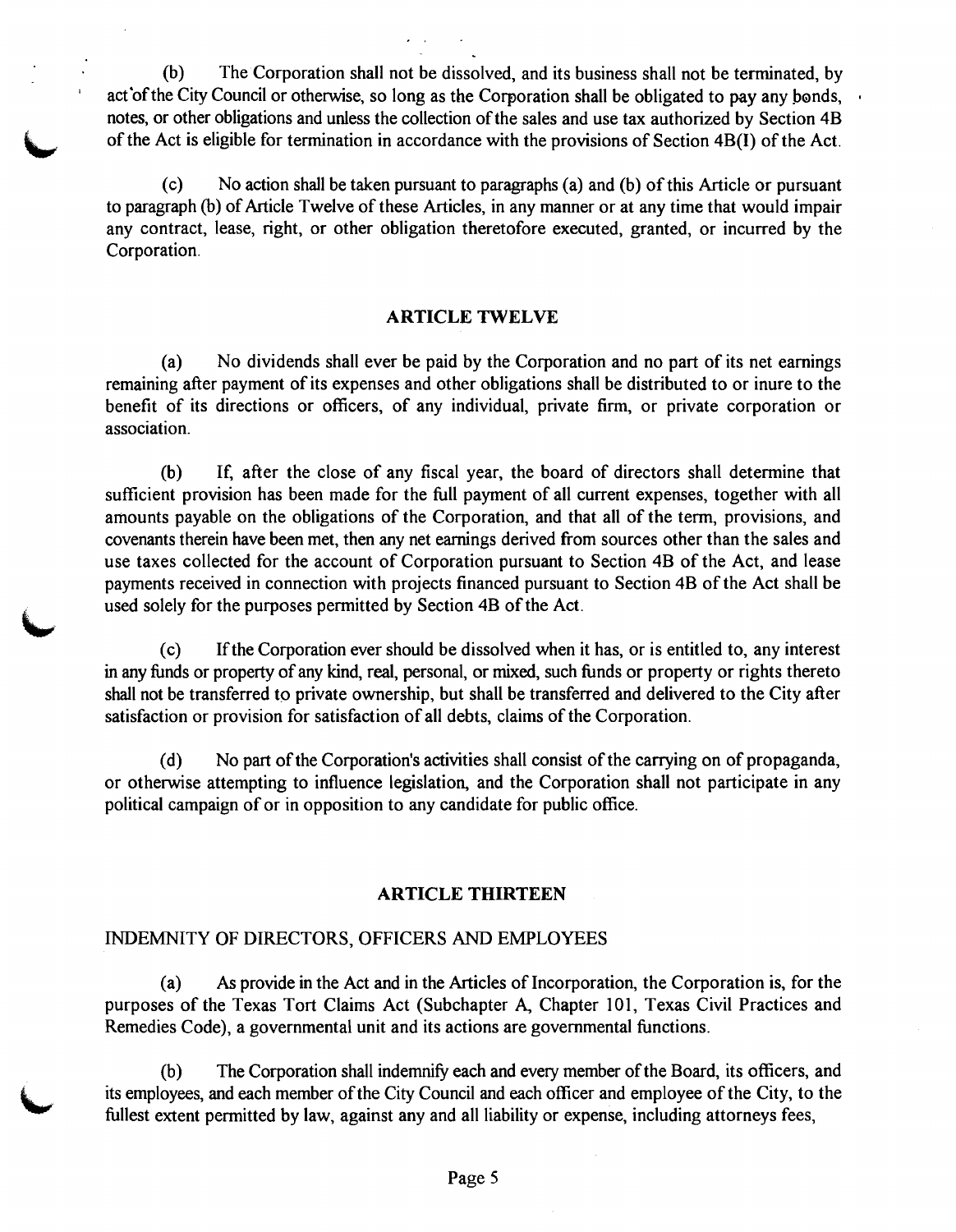incurred by any of such persons by reason of any actions or omissions that may arise out of the functions and activities of the Corporation. The attorney for the Corporation is authorized to provide a defense for members of the Board, officers and employees of the Corporation, and hire such attorneys and experts as needed for the defense.

(c) If any member of the Board, its officers, officials or employees of the Board or the City, whether elected or appointed, is sued or made a defendant in a lawsuit in any court or forum for any reason arising out of the good faith performance of the duties of such official or employee or within the scope and course of his service or employment for the Board or the City, and unless legal defense is otherwise provided by insurance coverage, the City shall indemnify to the extent permitted by law, and provide the public official or employee of the City with such legal defense, together with expenses incident thereto.

(d) If damages are recovered by the party bringing the suit in the nature outlined in Subsections (a), (b) and (c) of this section, and if such recovery stems from the performance of duties which is imposed upon such public official by law or by order of the City Council, or the Board, or the employee becomes personally liable for the payment of damages because of the good faith performance of his official duties or duties within the course and scope of his employment, the City Council shall authorize the payment of such damages on behalf of such public official or public employee from the city treasury, provided such action on the part of the City Council is authorized under the constitution and laws of the state. This section shall not apply to action for damages which are covered by insurance coverage of the employee, the City, the Board, board member or public official.

#### **ARTICLE FOURTEEN**

The City has specifically authorized the Corporation by ordinance to act on its behalf to further the public purposes stated in said ordinance and in these Articles of Incorporation, and the City has by said ordinance approved these Articles of Incorporation. A copy of said ordinance is on file among the permanent records of the City and the Corporation.

: William

Doris Williams, Mayor

Jim Martin, Councilmember

Gerald Andrews, Councilmember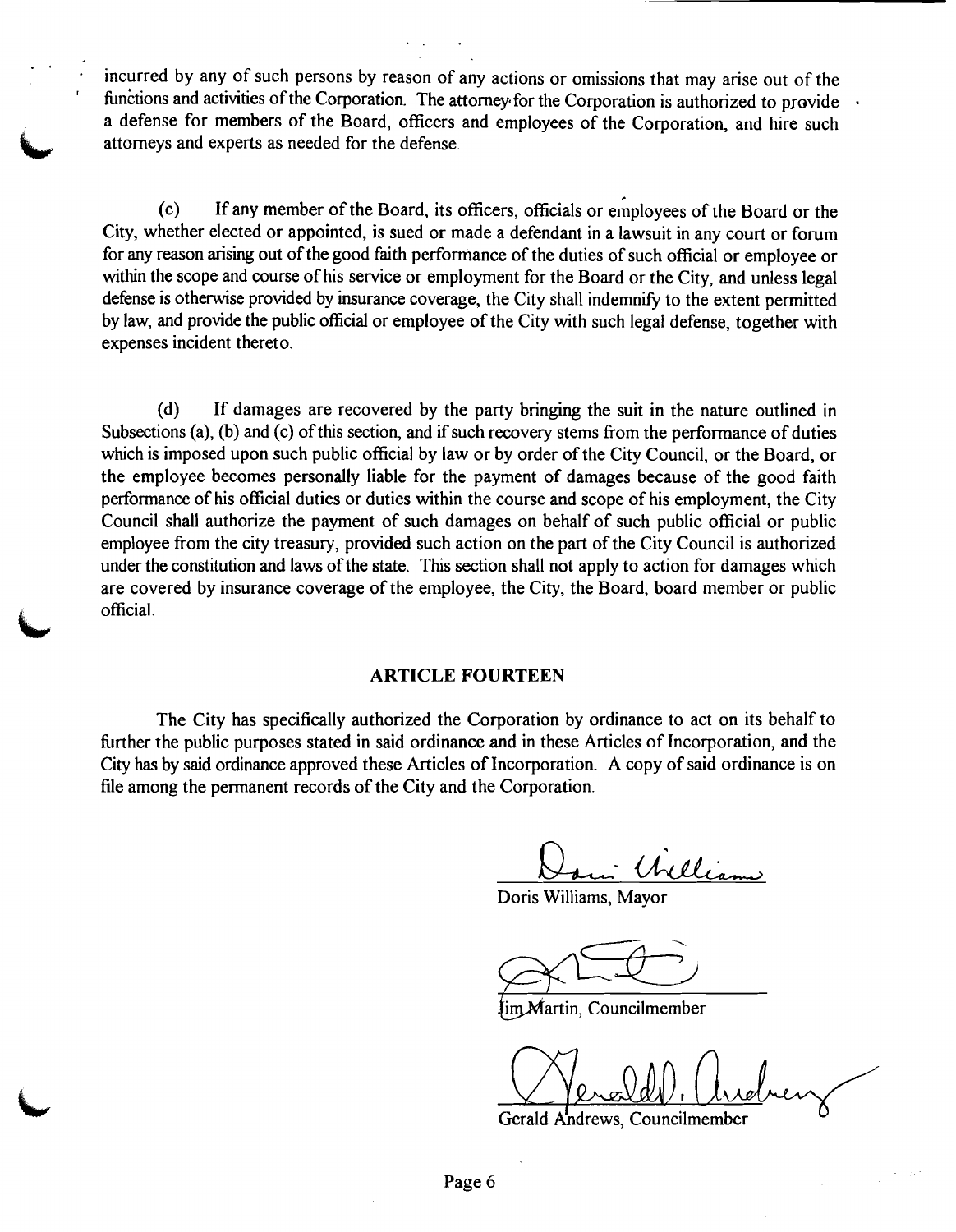## THE STATE OF TEXAS  $\S$

# **COUNTY OF BRAZORIA §**

I, the undersigned, a Notary Public of the State of Texas, do hereby certify that on this 20th day of June, 1995 personally appeared before me Doris Williams, Jim Martin, Gerald Andrews, who, each being by me first duly sworn, severally declared that they are the persons who signed the foregoing document as incorporators, and that the statements therein contained are true and correct.

Notary Public in and for the State of Texas

 $\mathbf{r}$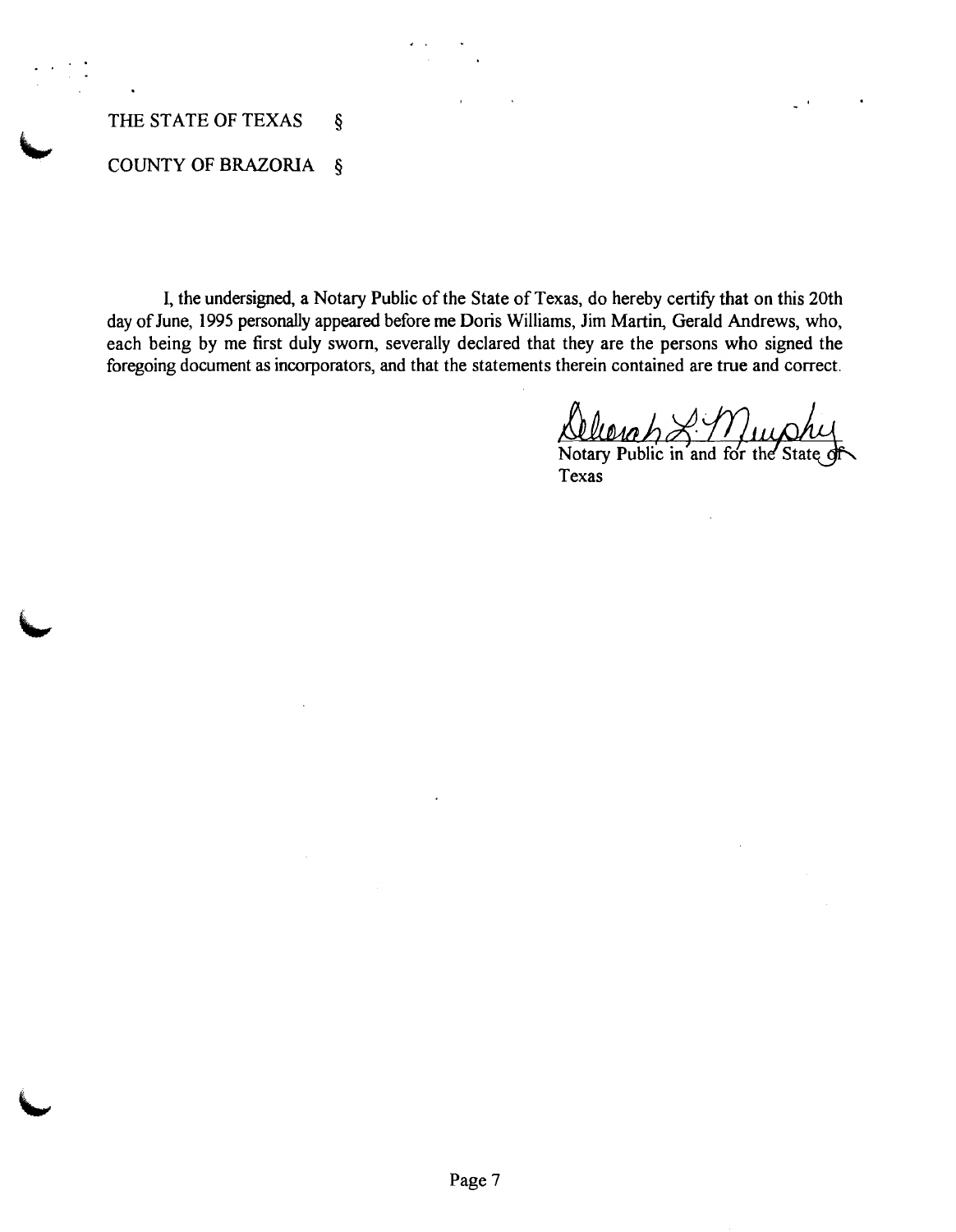#### **BYLAWS OF**

#### **LAKE JACKSON DEVELOPMENT CORPORATION**

#### **ARTICLE I**

#### **PURPOSE AND POWERS**

Section 1. Purpose. The Corporation is incorporated for the purposes set forth in Article Four of its Articles of Incorporation, the same to be accomplished on behalf of the City of Lake Jackson, Texas (the "City") as its duly constituted authority and instrumentality in accordance with the Development Corporation Act of 1979, as amended, Article 5190.6, Vernon's Ann. Civ. St., as amended, (the "Act"), and other applicable laws.

Section 2. Power. In the fulfillment of its corporate purpose, the Corporation shall be governed by Section 4B of the Act, and shall have all the powers set forth and conferred in its Articles of Incorporation, in the Act, and in other applicable law, subject to the limitations prescribed therein and herein and to the provisions thereof and hereof.

#### **ARTICLE II**

#### **BOARD OF DIRECTORS**

Section 1. Powers. Number and Term of Office. (a) The property and affairs of the Corporation shall be managed and controlled by a Board of Directors (the "Board") and, subject to the restrictions imposed by law, by the Articles of Incorporation, and by these Bylaws, the Board shall exercise all of the powers of the Corporation.

(b) The Board shall consist of seven (7) directors, each of whom shall be appointed by the City Council (the "City Council") of the City. Each director shall occupy a place (individually, the "Place" and collectively, the "Places") as designated herein. Places 1-3 are designated for Council member directors and Places 4-7 are designated for Citizen member directors.

(c) The directors constituting the first Board shall be those directors named in the Articles of Incorporation. Successor directors shall have the qualifications, shall be of the classes of directors, and shall be appointed to the terms set forth in the Articles of Incorporation.

(d) Any director may be removed from office by the City Council at will.

Section 2. Open Meetings Act. All meetings and deliberations of the Board shall be called, convened, held, and conducted, and notice shall be given to the public, in accordance with the Texas Open Meetings Act; Chapter 55 1, Tex. Gov't. Code. The Directors shall hold their regular meetings at the principal office of the Corporation (25 Oak Drive, Lake Jackson, Texas).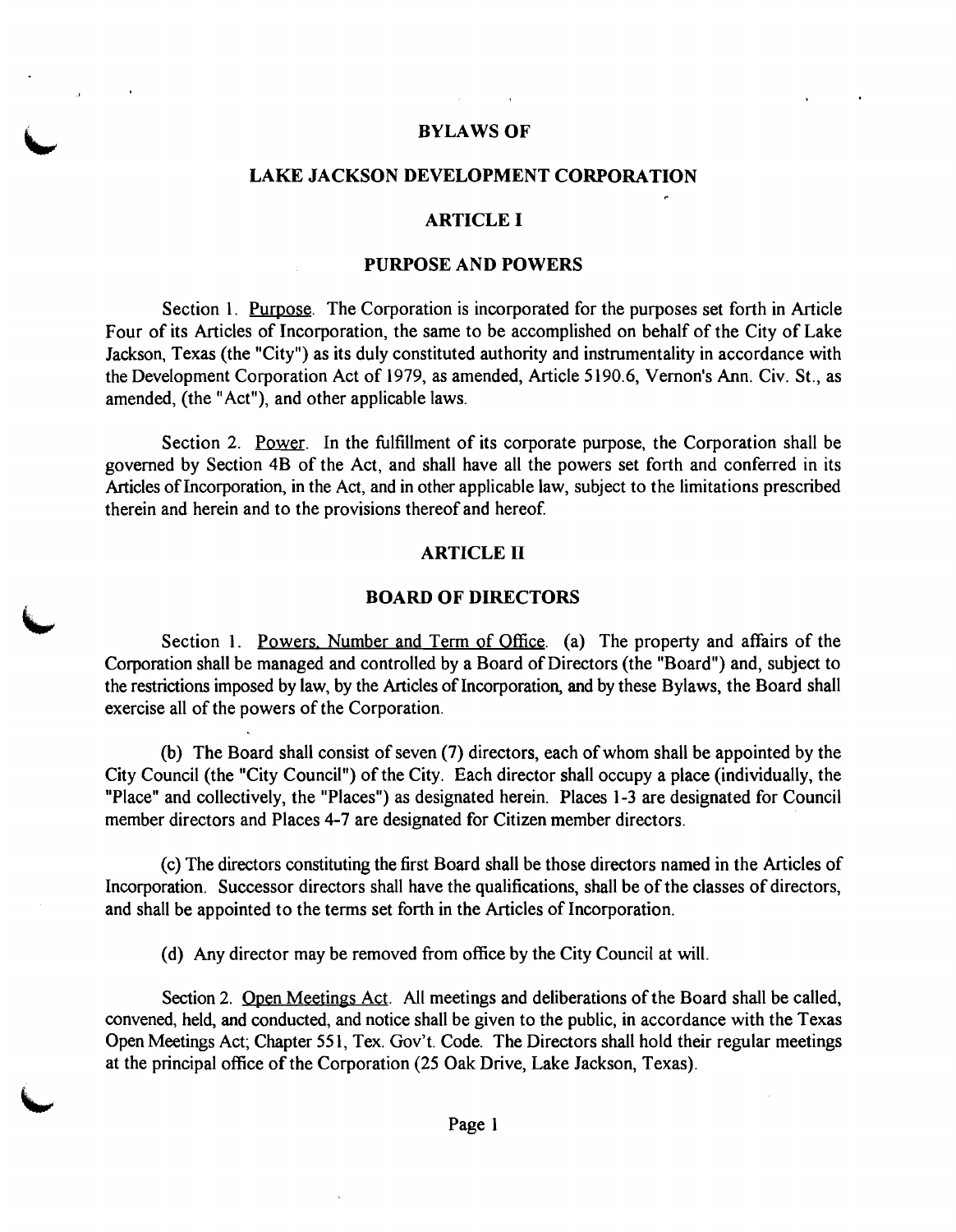Section 3. Quorum. A majority of the directors shall constitute a quorum for the conduct of the official business of the Corporation. The act of a majority of the directors present at a meeting at which a quorum is in attendance shall constitute the act of the Board and of the Corporation, unless the act of a greater number is required by law.

Section 4. Conduct of Business. (a) At the meetings of the Board, matters pertaining to the business of the corporation shall be considered in accordance with rules of procedure as from time to time prescribed by the Board.

(b) At all meetings of the Board, the chairman of the board shall preside.

(c) The secretary of the Corporation shall act as secretary of all meetings of the Board, but in the absence of the secretary, the presiding officer may appoint any person to act as secretary of the meeting.

Section 5. Committees of the Board. The Board may designate two (2) or more directors to constitute an official committee of the Board to exercise such authority of the Board as may be specified in the resolution. It is provided, however, that all final, official actions of the Corporation may be exercised only by the Board. Each committee so designated shall keep regular minutes of the transactions of its meeting and shall cause such minutes to be recorded in books kept for that purpose in the principal office of the Corporation.

Section 6. Compensation of Directors. Directors shall not receive any salary or compensation for their services as directors. However, they shall be reimbursed for their actual expenses incurred in the performance of their official duties as directors as budgeted.

## **ARTICLE 111**

### **OFFICERS**

Section 1. Titles and Term of Office. (a) The officers of the Corporation shall be a chairman of the board of directors, a president, a vice president, a secretary and a treasurer, and such other officers as the Board may fiom time to time elect or appoint. Terms of office shall be two (2) years with the right of an officer to be reelected. One of the three Council members shall be the chairman of the Board, the chairman will preside at board meetings.

- (b) All officers shall be subject to removal fiom office at any time by a vote of a majority of the City Council.
- (c) A vacancy in the office of any officer shall be filled by a vote of a majority of the the City Council.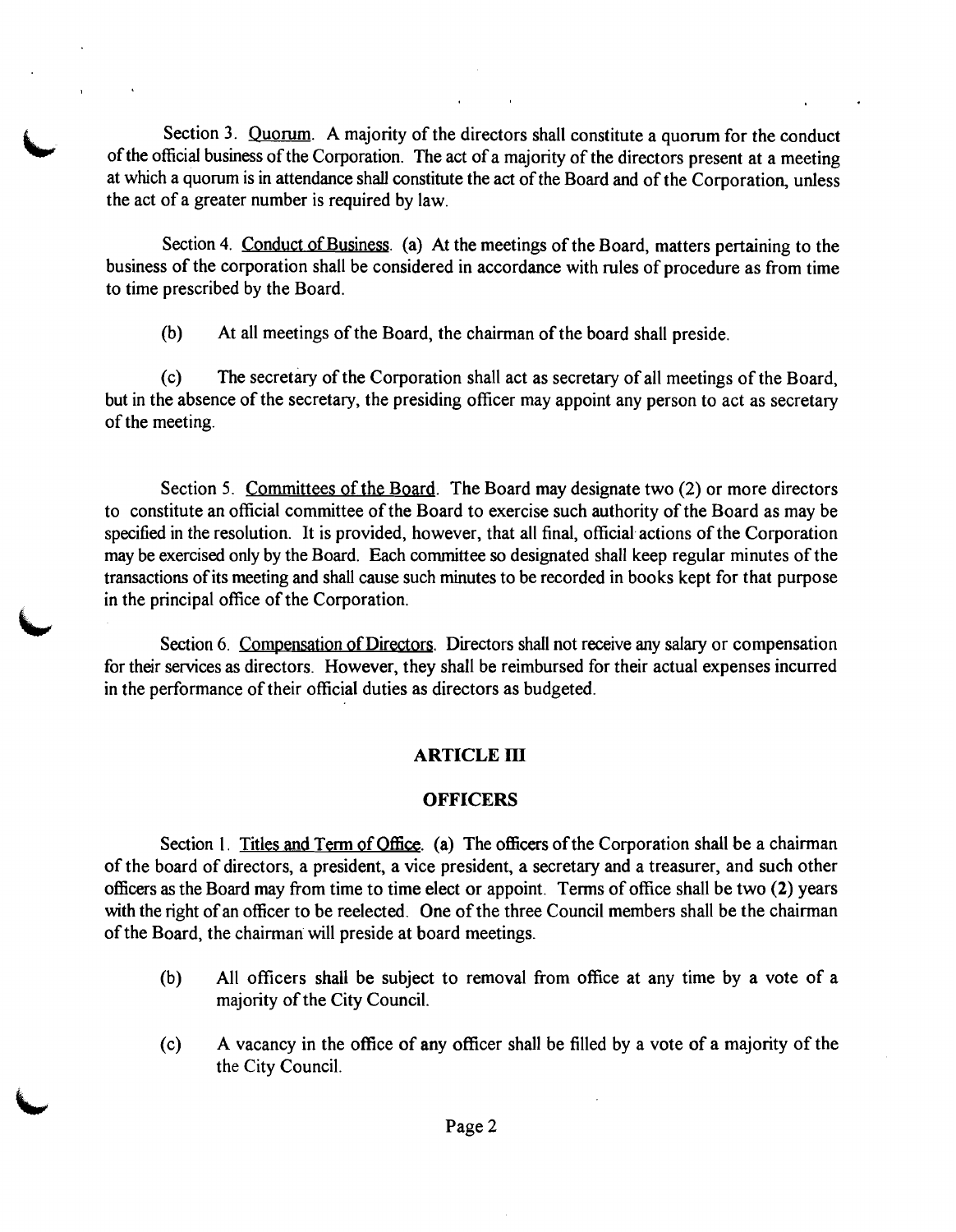Section 2. Powers and Duties of the President. The president shall be the chief operating executive officer of the Corporation, and, subject to the paramount authority of the Board, the president shall be in general charge of the properties and affairs of the Corporation, and execute all contracts, conveyances, franchises, bonds, deeds, assignments, mortgages, -notes and other instruments in the name of the Corporation. The City Manager of the City of Lake Jackson shall be president, but shall be a non voting member.

Section 3. Vice President. The vice president shall have such powers and duties as may be prescribed by the Board and shall exercise the powers of the president during that officer's absence or inability to act, in their respective order. Any action taken by the vice president in the performance of the duties of the president shall be conclusive evidence of the absence or inability to act of the president at the time such action was taken. The vice president does not have voting powers. The Assistant City Manager shall be the vice president.

Section 4. Treasurer. The treasurer shall be the Financial Officer of the City, and shall have the responsibility to see to the handling, custody, and security of all funds and securities of the Corporation in accordance with these bylaws. All checks for collection or issuance by the Corporation shall be signed the Mayor and City Manager, acting as members on behalf of the Corporation. The treasurer shall see to the entry in the books of the Corporation full and accurate accounts of all monies received and paid out on account of the Corporation. The treasurer shall, at the expense of the Corporation, give such bond for the faithful discharge of his duties in such foim and amount as the Board or the City Council may require. The Treasurer does not have voting powers. The Director of Finance of the City shall be the treasurer.

Section 5. Secretary. The secretary shall keep the minutes of all meetings of the board in books provided for that purpose, shall give and serve all notices, may sign with the president in the name of the Corporation, and/or attest the signature thereto, all contracts, conveyances, franchises, bonds, deeds, assignments, mortgages, notes and other instruments of the Corporation, shall have charge of the corporate books, records, documents and instruments, except the books of account and financial records and securities, and such other books and papers as the Board may direct, all of which shall at all reasonable times be open to public inspection upon application at the office of the Corporation during business hours, and shall in general perform all duties incident to the office of secretary subject to the control of the Board. The Secretary does not have voting powers. The City Secretary shall be the secretary.

Section 6. Any assistant treasurer and any assistant secretaries may, at the option of the Board, be employees of the City and the legal counsel shall be the City Attorney for the City and he shall designate any other attorney needed by the Corporation.

Section 7. Compensation. Officers who are members of the Board shall not receive any salary or compensation for their services, except that they shall be reimbursed for their actual expenses incurred in the performance of their official duties as officers as budgeted.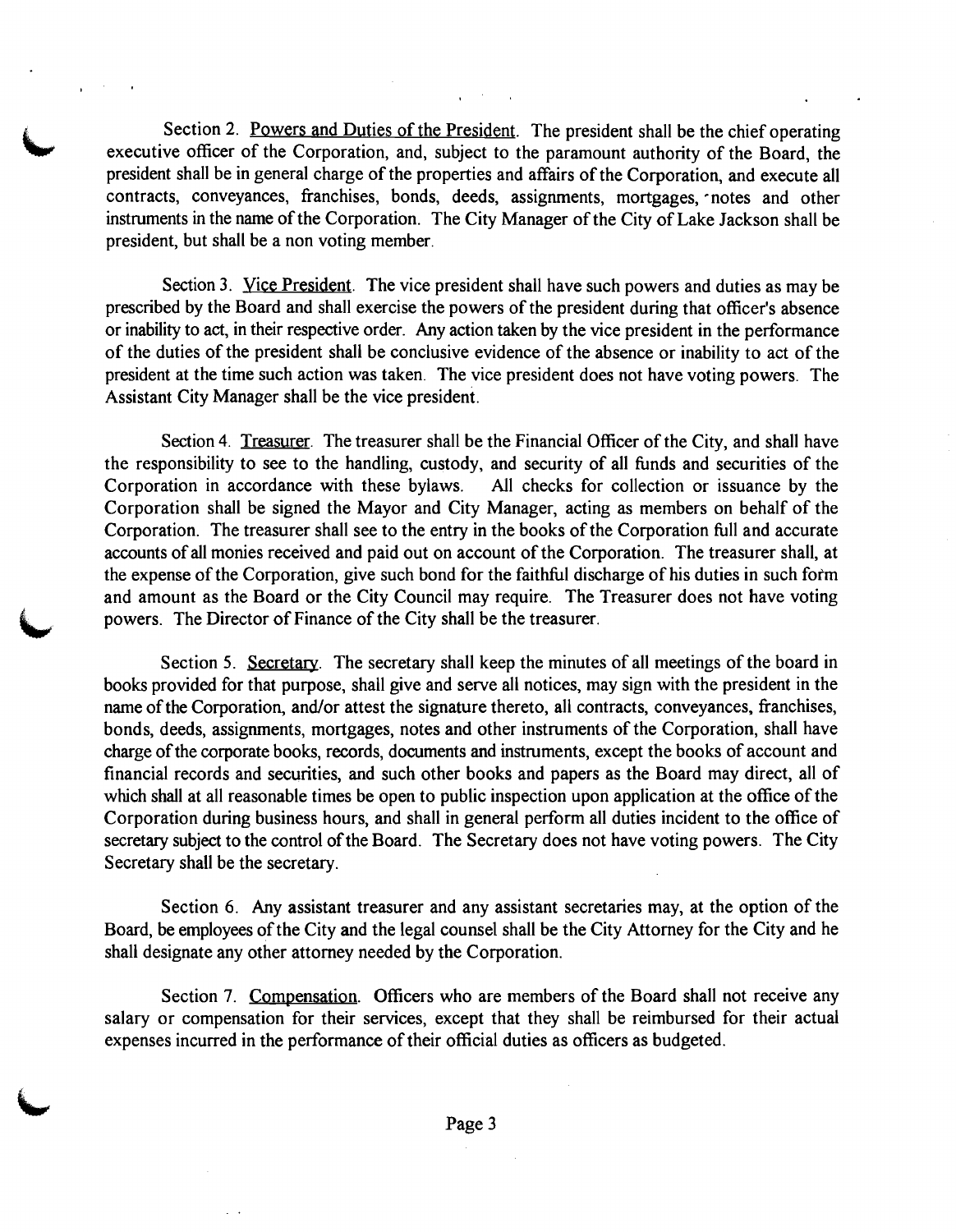## **ARTICLE IV**

#### **FUNCTIONAL CORPORATE DUTIES AND REQUIREMENTS**

Section 1. Lake Jackson Development Corporation Plan. (a) It shall be the duty and obligation of the Board, in coordination with the necessary contracting parties to finance the Lake Jackson Development Corporation Plan which is to be adopted by the Lake Jackson Development Corporation subject to approval or disapproval by City Council.

(b) In carrying out its obligations under subsection (a), the Corporation shall be authorized to exercise all rights and powers granted under the act, including, but not limited to Section 4B thereof

(c) The Board shall submit bi-monthly reports to the City Council as to the status of its activities in carrying out its obligations under this Section.

(d) Any and all agreements between the Corporation and other parties shall be authorized, executed, approved, and delivered in accordance with applicable law.

Section 2. Annual Corporate Budget. Prior to the commencement of each fiscal year of the Corporation, the Board shall adopt a proposed budget of expected revenues fiom sources set out in Section 5 of this article and proposed expenditures for the next ensuing fiscal year. The budget shall Section 5 of this article and proposed expenditures for the next ensuing fiscal year. The budget shall contain such classifications and shall be in such form as may be prescribed from time to time by the City Council. The

> Section 3. Books, records, audits. (a) The Corporation shall keep and properly maintain, in accordance with generally accepted accounting principles, complete books, records, accounts, and financial statements pertaining to its corporate hnds, activities, and affairs.

> (b) At the direction of the City Council, the books, records, accounts, and financial statements of the Corporation may be maintained for the Corporation by the accountants, staff and personnel of the City.

> (c) The Corporation, or the City if the option described in subsection (b) is selected, shall cause its books, records, accounts, and financial statements to be audited at least once each fiscal year by an outside, independent, auditing and accounting firm selected by the City Council.

> Section 4. Deposit and Investment of Corporate Funds. (a) All proceeds from loans or from the issuance ofbonds, notes, or other debt instruments ("Obligations") issued by the Corporation shall be deposited and invested as provided in the resolution, order, indenture, or other documents authorizing or relating to their execution or issuance.

(b) Subject to the requirements of contracts, loan agreements, indentures or other agreements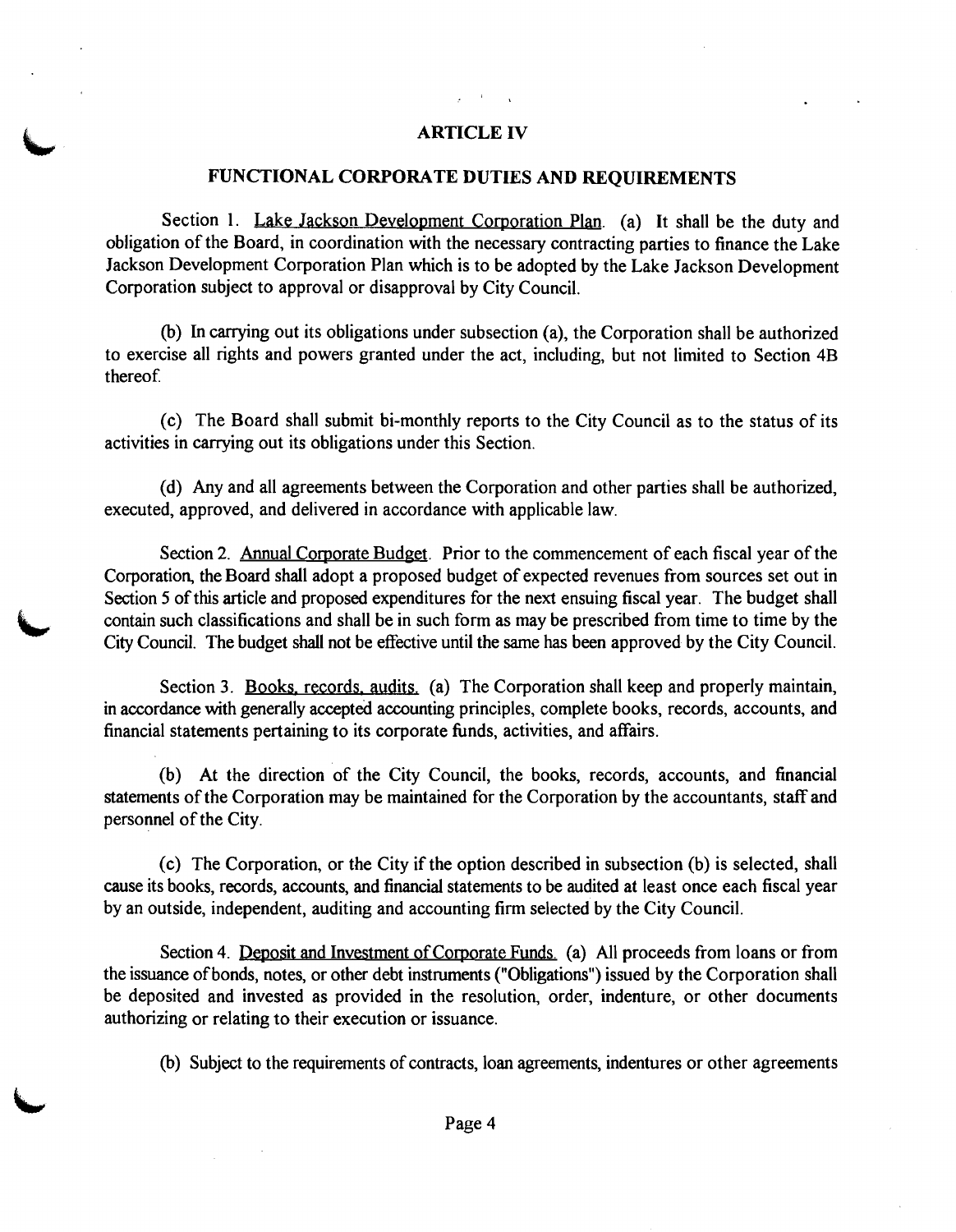securing Obligations, all other monies of the Corporation, if any, shall be deposited, secured, and/or invested in the manner provided for the deposit, security, and/or investment of the public funds of the City by the Financial Officer of the City. The Board shall use the depositories of the City, and the methods of withdrawal of funds therefiom for use by and for the purposes of the Corporation upon the signature of its president and the Chairman of the Board. The accounts, reconciliation, and investment of such hnds and accounts shall be performed by the Department of Finance of the City.

Section 5. Expenditures of Corporate Money. The sales and use taxes collected pursuant to Section 4B of the Act and the proceeds from the investment of funds of the Corporation, the proceeds from the sale of property, and the proceeds derived from the sale of Obligations, may be expended by the Corporation for payment of the costs of land, buildings, equipment, facilities, improvements and maintenance and operation costs for public park purposes, recreational facilities and for infrastructure improvements for development of new or expanded business enterprises, subject to the following limitations:

- **(I)** Expenditures that may be made fiom a fund created with the proceeds of Obligations, and expenditures of monies derived fiom sources other than the proceeds of Obligations may be used for the purpose of financing or otherwise providing one or more "Projects," as defined in Section 4B of the act, but only to the extent such purpose has been approved by the voters at an election held in accordance with Section 4B of the Act. Appendix A provides a list of prohibited uses of half-cent sales tax proceeds;
- (ii) Expenditures of proceeds for the purpose of development of new or expanded business enterprises is limited to the installation of infrastructure.
- (iii) All other proposed expenditures shall be made in accordance with and shall be set forth in the annual budget required by Section 2 of this Article or in contracts meeting the requirements of Section l(d) of this Article;
- (iv) Public hearing requirements for additional projects: Notice of a public hearing by the Corporation to consider funding of a proposed project shall be given by publication in the official paper of the City of Lake Jackson once a week for three **(3)** consecutive weeks. Such notice shall state the time, place and nature of such public hearing and shall not be held earlier than (15) days fiom the date of the first publication of said notice;
- (v) The Corporation is required to have one (1) public hearing on all projects with estimated costs of \$500,000 or less;
- (vi) The Corporation is required to have two (2) public hearings on all projects with estimated costs of over \$500,000;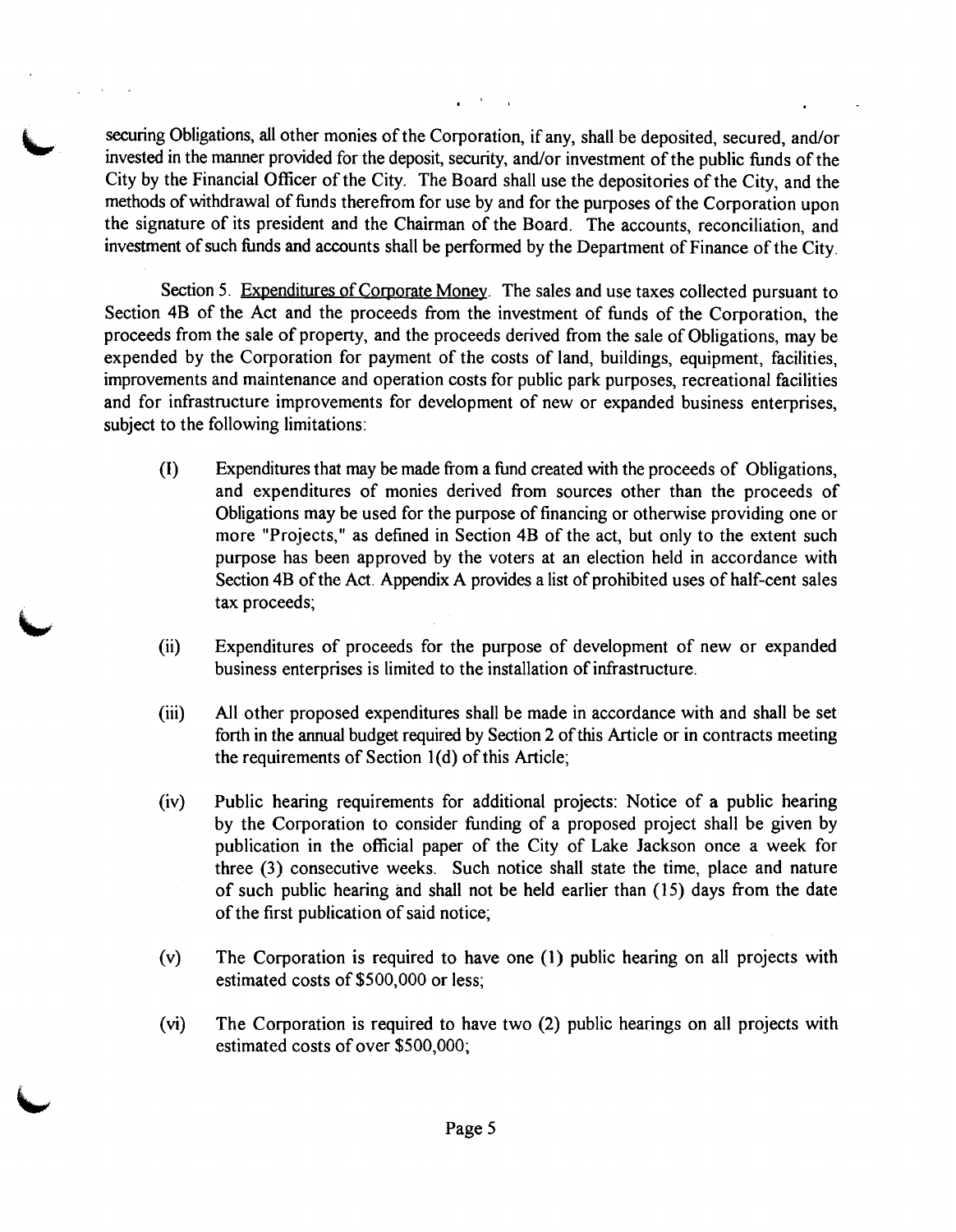(vii) The principal, interest and maturity dates of bonds issued for projects approved by the Corporation must be reported to the Citizens of Lake Jackson once a year.

Section 6. Issuance of Obligations. No Obligations, including refunding Obligations, shall be delivered by the Corporation unless the City Council shall have approved the issuance and sale of such Obligations.

#### **ARTICLE V**

#### **PROCEDURE FOR PROJECT APPROVAL**

Projects shall be submitted and approved in accordance with the project approval process chart exhibited in the flow chart attached hereto as Appendix B.

#### **ARTICLE VI**

#### **MISCELLANEOUS PROVISIONS**

Section 1. Principal Office. (a) The principal office and the registered office of the **L** Corporation shall be the registered office of the Corporation specified in the Articles of Incorporation.

(b) The Corporation shall have and shall continually designate a registered agent at its registered office, as required by the Act.

Section 2. Fiscal Year. The fiscal year of the Corporation shall be the same as the fiscal year of the City.

Section 3. Seal. The seal of the Corporation shall be determined by the Board.

Section 4. Resignations. Any directors or officers may resign at any time. Such resignation shall be made in writing and shall take effect at the time specified therein, or, if no time be specified; at the time of its receipt by the president or secretary. The acceptance of resignation shall not be necessary to make it effective, unless expressly so provided in the resignation.

Section 5. Approval or Advice and Consent of the City Council. To the extent that these bylaws refer to any approval by the City or refer to advice and consent by the Council such advice and consent shall be evidenced by a certified copy of a resolution, order or motion duly adopted by the City Council.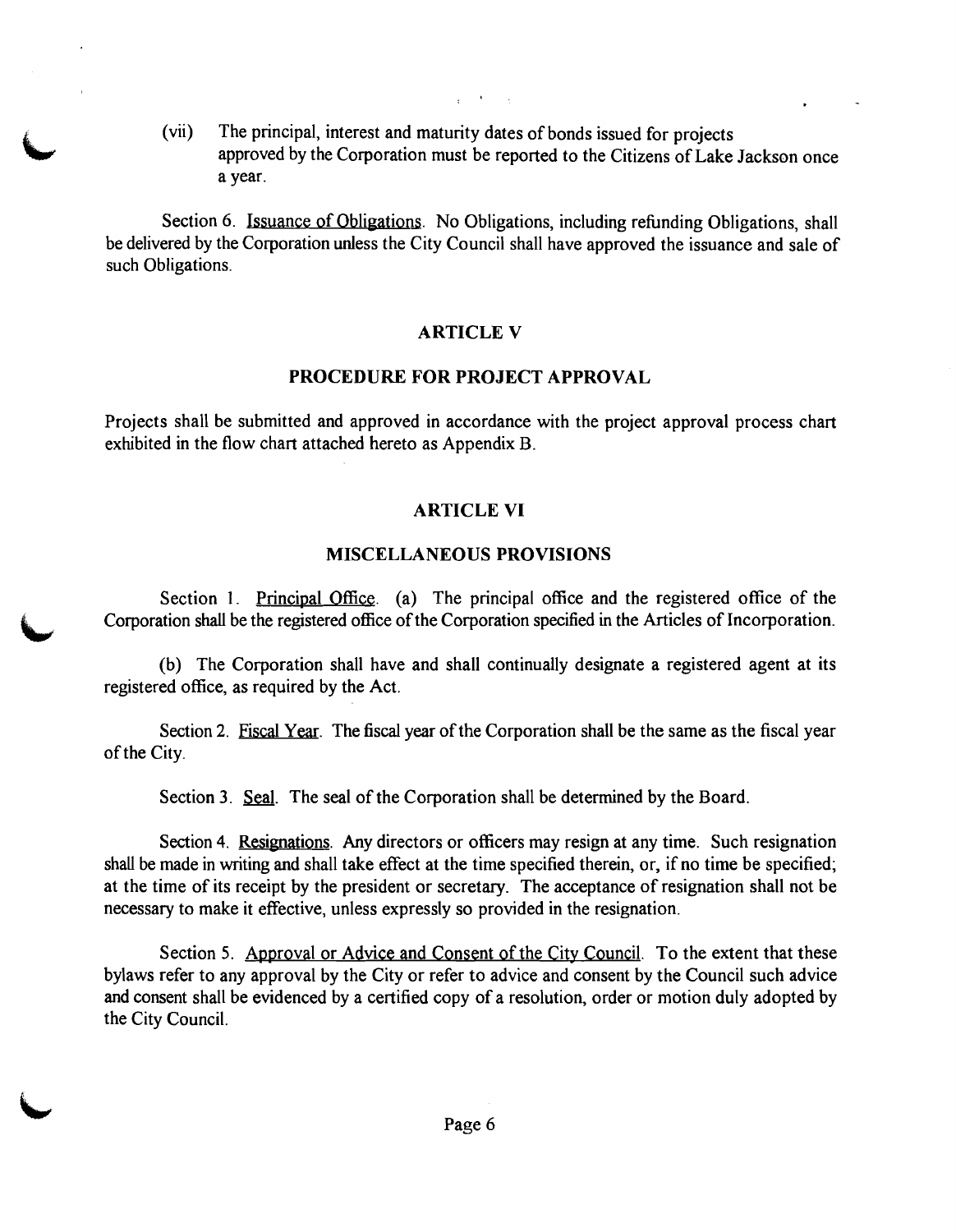Section 6. Services of City Staff and Officers. Subject to the paramount authority of the City Manager under the Charter of the City, the Corporation shall have the right to utilize the services and the staff and employees of the City, provided (I) that the Corporation shall pay reasonable compensation to the City for such services, and (ii) the performance of sach services does not materially interfere with the other duties of such personnel of the City.

Section 7. Indemnification of Directors, Officers and Employees. (a) As provided in the Act and in the Articles of Incorporation, the Corporation is, for the purposes of the Texas Tort Claims act (Subchapter A, Chapter 101, Texas Civil Practices and Remedies Code), a governmental unit and its actions are governmental functions.

(b) The Corporation shall indemnify each and every member of the Board, its officers, and its employees, and each member of the City Council and each employee of the City, to the fullest extent permitted by law, against any and all liability or expense, including attorneys fees, incurred by any of such persons by reason of any actions or omissions that may arise out of the functions and activities of the Corporation. The attorney for the Corporation is authorized to provide a defense for members of the Board, officers and employees of the Corporation, and hire such attorneys and experts as needed for the defense. r under the Care of the City, the Corporation shall have the right to utilize the services and<br>
rand employees of the City, provided (i) that the Corporation shall pay reasonable<br>
isotron to the City for anch services, and

#### **ARTICLE VI**

#### **EFFECTIVE DATE, AMENDMENTS**

Section 1. Effective Date. These Bylaws shall become effective upon the occurrence of the following events:

(1) the approval of these Bylaws by the City Council; and

(2) the adoption of these Bylaws by the Board.

Incorporation of the Corporation and these Bylaws may be amended only in the manner provided in the Articles of Incorporation and the Act.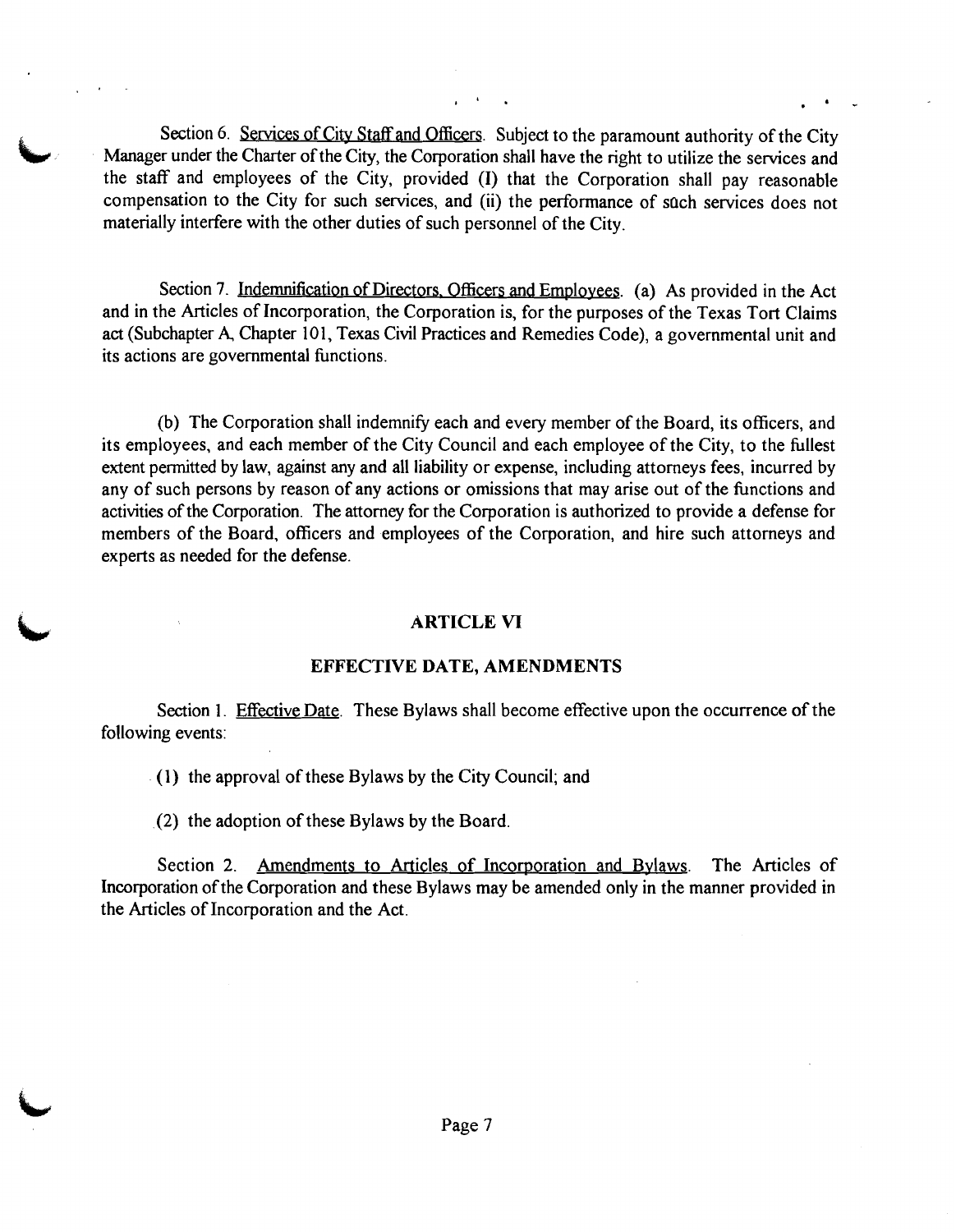# **APPENDIX A PROHIBITED USES OF PROCEEDS**

### **BUSINESS ATTRACTION**

Promotion, Advertising, Marketing Support of Industrial Foundation Target Marketing Marketing Studies Travel to Attract New Businesses Trade Shows Highway Signs/Billboards

#### **BUSINESS RETENTION/EXPANSION/FORMATION**

Small Business Development Center Revolving Loan Funds Loan Guarantees Loan or Interest Forgiveness or Write-down Incubator Program Enterprise Zone Establishment Direct Grants Trash Compactor

#### **LANDIBUILDIIYG PURCHASE; LEASE. UPGRADE**

Land Purchase for Industrial Park Building that Houses Incubator and/or Day Care Center Land for Correctional Facilities Land to Expand Airport

#### **TRAINING/EDUCATION**

Job Training for Specific Company JTPA Supplemental Funding Purchase Computer Equipment for Vocational Training Program

#### **OTHER**

Development of Data Base Matching Grant to Goodwill Industries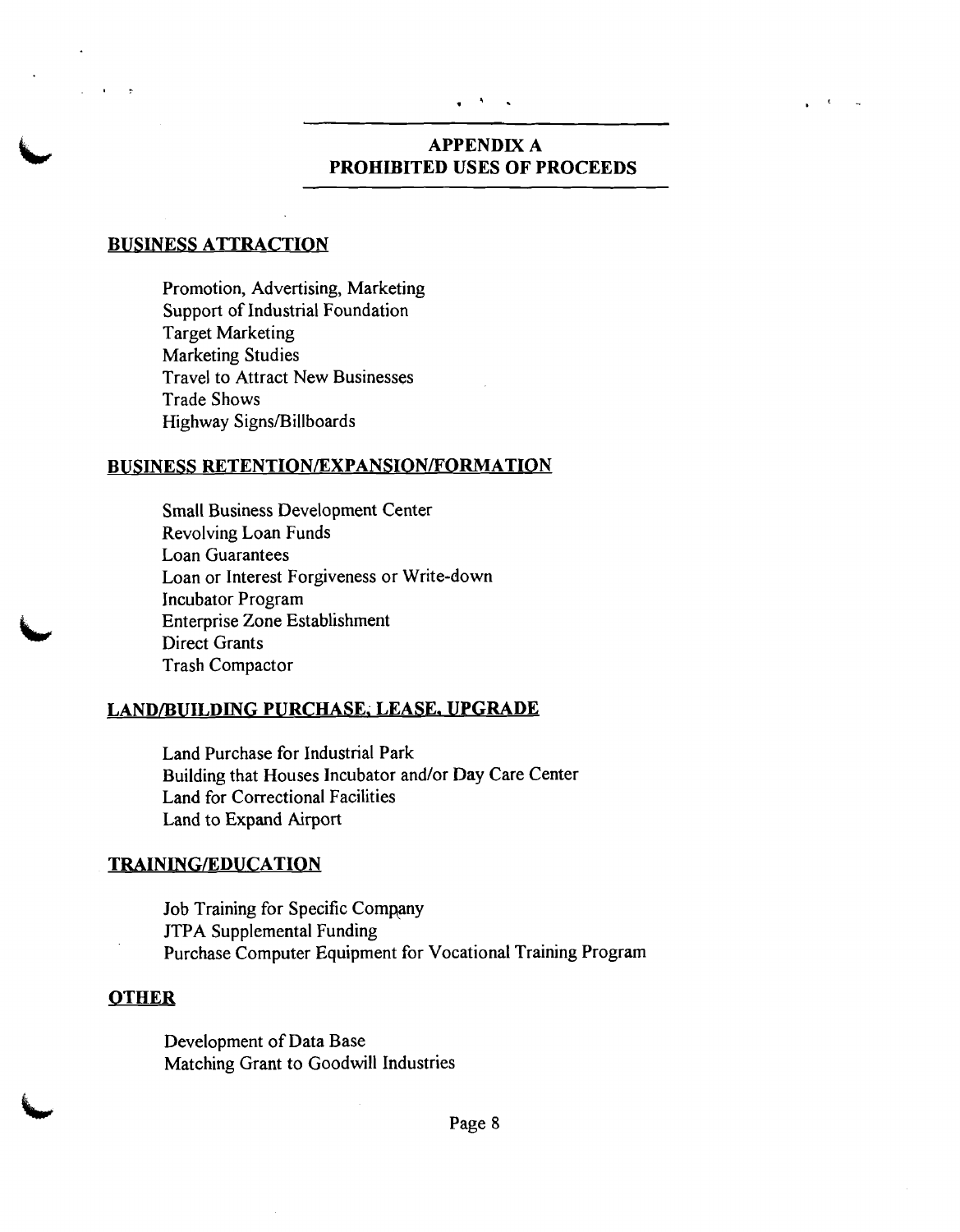#### .'. **3 Appendix B**

# Half Cent Economic Development Project Approval Process